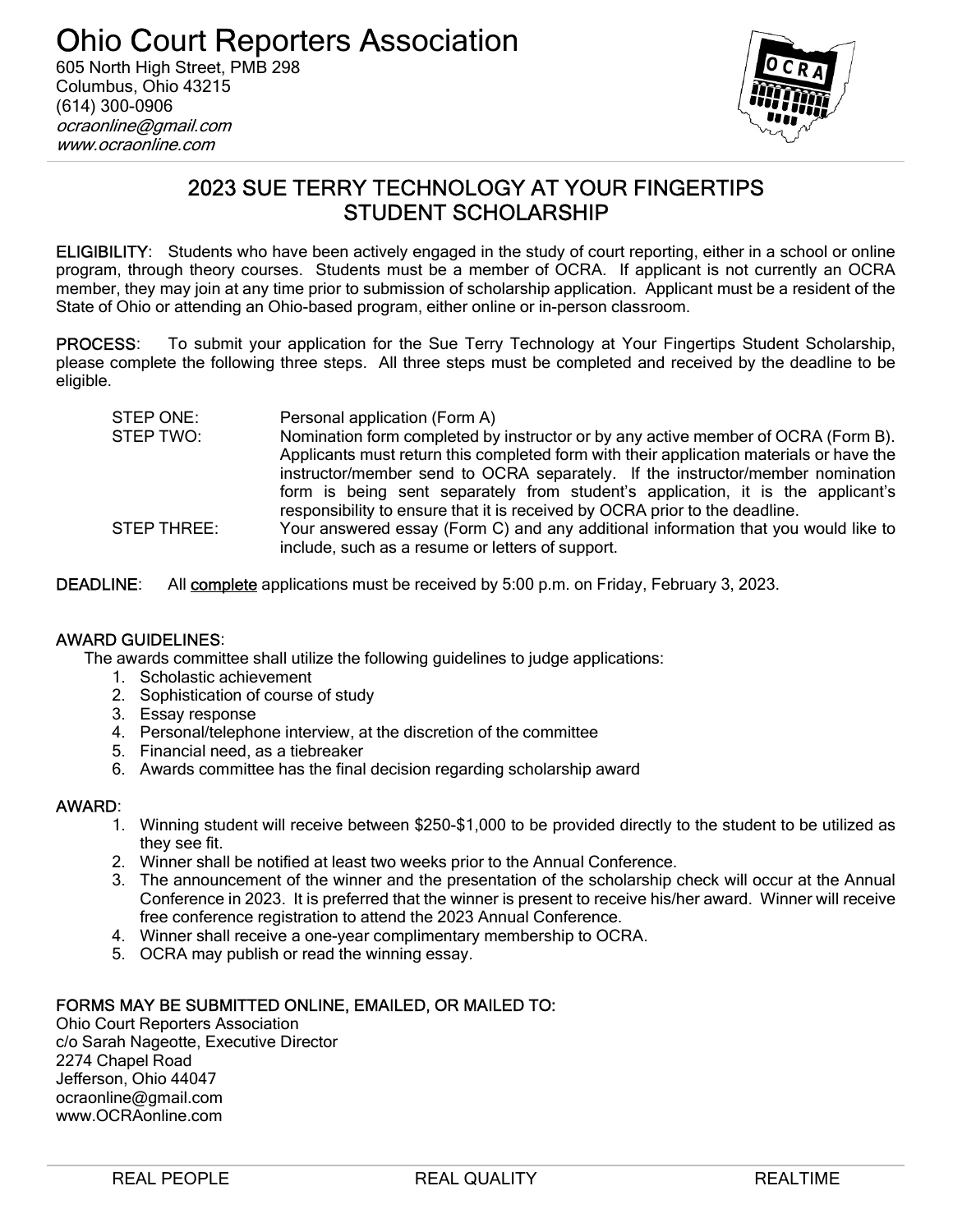## **FORM A: STUDENT APPLICATION**

I would like to submit my application for the 2023 Sue Terry Technology at Your Fingertips Student Scholarship Award.

| <b>Personal and School Information</b> |                                                                                                               |
|----------------------------------------|---------------------------------------------------------------------------------------------------------------|
|                                        |                                                                                                               |
|                                        |                                                                                                               |
|                                        |                                                                                                               |
|                                        |                                                                                                               |
|                                        |                                                                                                               |
| Contact Information                    |                                                                                                               |
|                                        |                                                                                                               |
|                                        |                                                                                                               |
|                                        |                                                                                                               |
|                                        | Please consider my achievements in the following areas (you may attach additional documentation, if desired): |
|                                        |                                                                                                               |
|                                        |                                                                                                               |
|                                        |                                                                                                               |
|                                        |                                                                                                               |
|                                        |                                                                                                               |
|                                        |                                                                                                               |
|                                        |                                                                                                               |
|                                        |                                                                                                               |
|                                        |                                                                                                               |
|                                        |                                                                                                               |
|                                        |                                                                                                               |
|                                        |                                                                                                               |
|                                        |                                                                                                               |
|                                        |                                                                                                               |
|                                        | Signature of Applicant ___________                                                                            |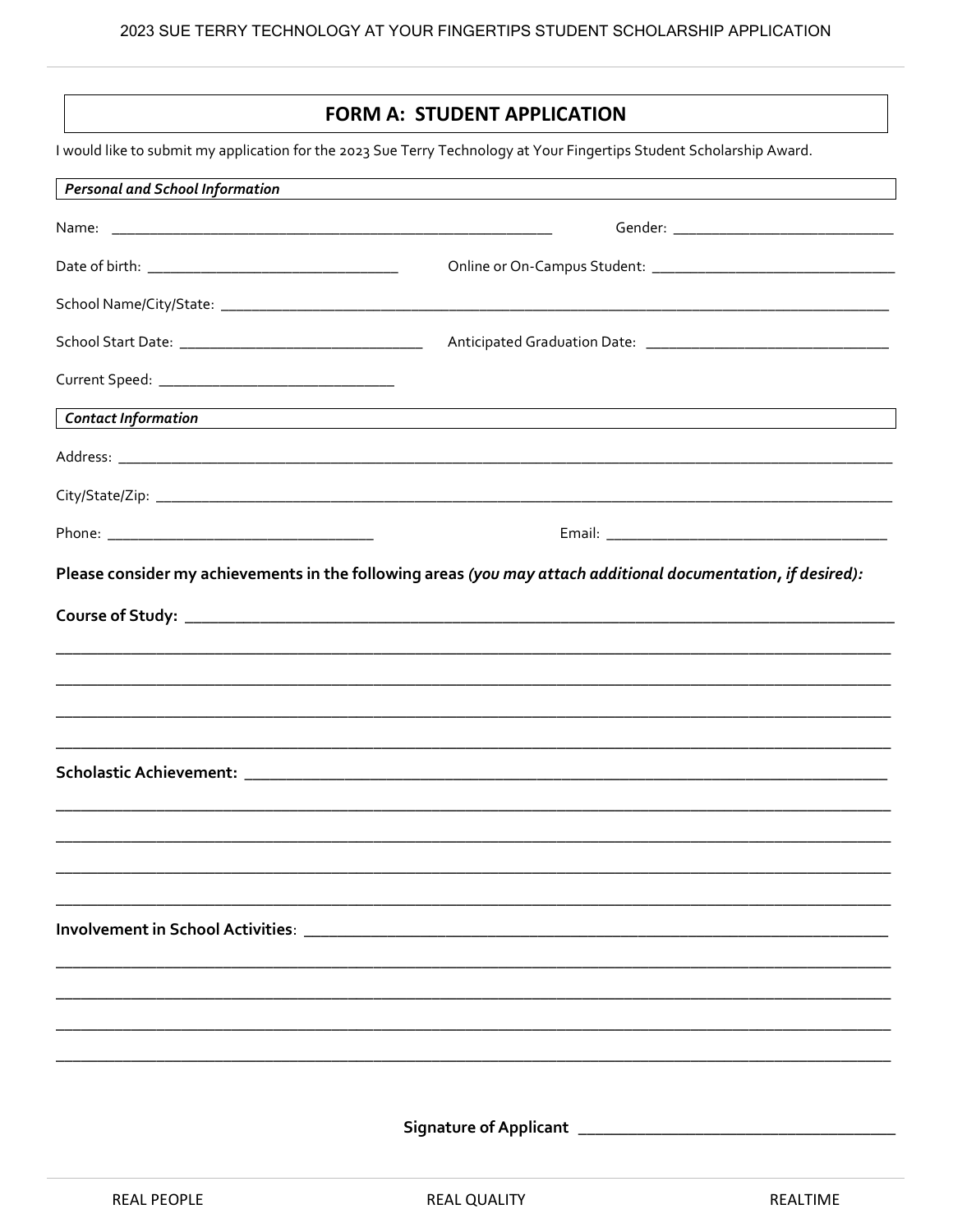### FORM B: INSTRUCTOR/MEMBER NOMINATION

I would like to nominate the following student for the 2023 Sue Terry Technology at Your Fingertips Student Scholarship Award.

| <b>Personal and School Information</b>                              |                                                                                                                      |
|---------------------------------------------------------------------|----------------------------------------------------------------------------------------------------------------------|
|                                                                     |                                                                                                                      |
|                                                                     |                                                                                                                      |
|                                                                     |                                                                                                                      |
|                                                                     |                                                                                                                      |
| <b>Your Information</b>                                             | <u> 1989 - Jan Samuel Barbara, margaret e populari e populari e populari e populari e populari e populari e popu</u> |
|                                                                     |                                                                                                                      |
|                                                                     |                                                                                                                      |
|                                                                     |                                                                                                                      |
|                                                                     |                                                                                                                      |
| Please consider this nominee's achievements in the following areas: |                                                                                                                      |
|                                                                     |                                                                                                                      |
|                                                                     |                                                                                                                      |
|                                                                     |                                                                                                                      |
|                                                                     |                                                                                                                      |
|                                                                     |                                                                                                                      |
|                                                                     |                                                                                                                      |
|                                                                     |                                                                                                                      |
|                                                                     |                                                                                                                      |
|                                                                     |                                                                                                                      |
|                                                                     |                                                                                                                      |
|                                                                     |                                                                                                                      |
|                                                                     |                                                                                                                      |
|                                                                     |                                                                                                                      |
|                                                                     |                                                                                                                      |